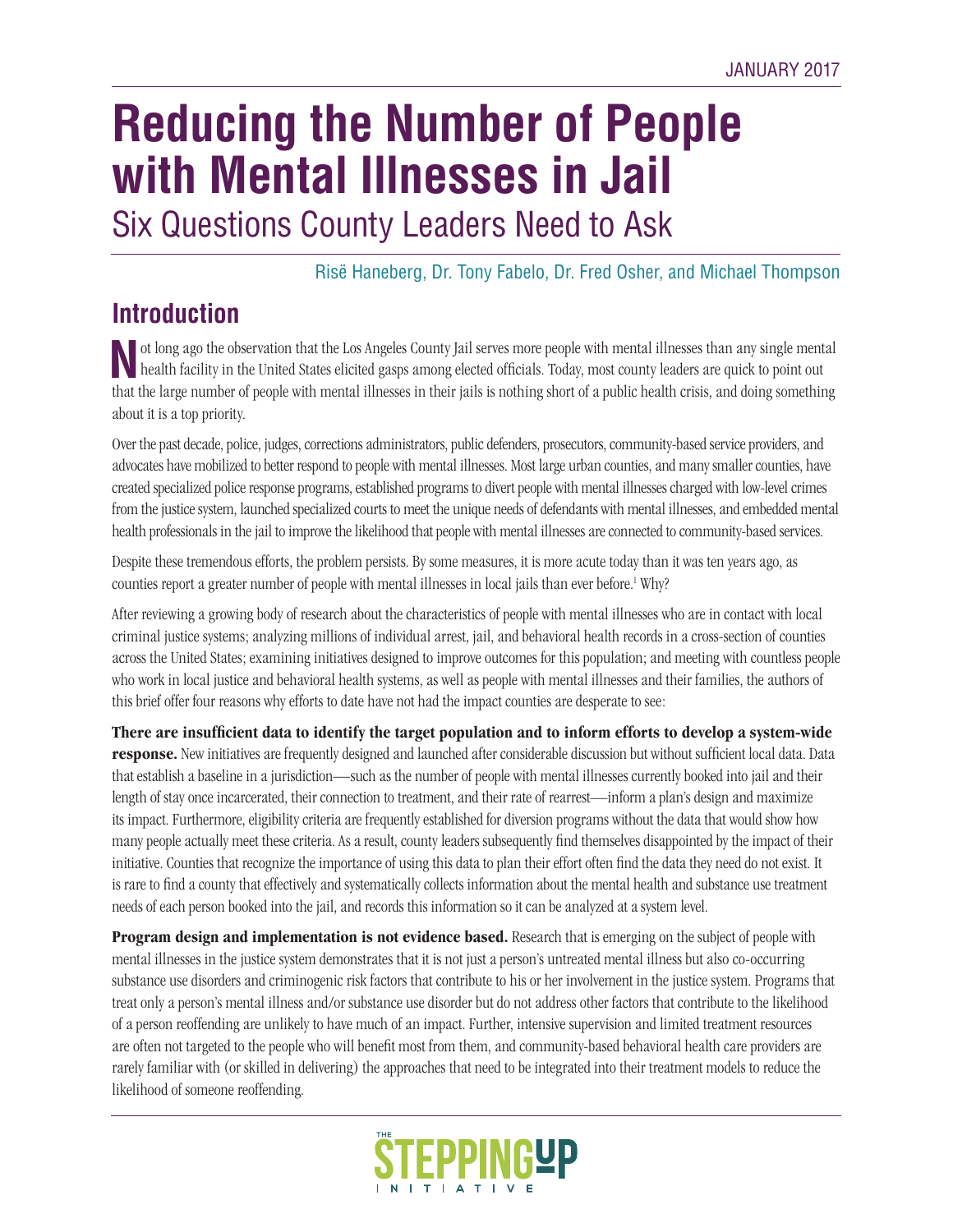**The initiative is small in scale.** Due to scarce resources, diversion programs or improvements to reentry planning are frequently launched as pilots, rarely taken to scale, and as a result unable to serve many of the people who would be eligible for them. And community-based treatment and other supports are frequently stretched so thin that they are only able to reach a small fraction of the people who need them.

**The impact of the initiative is not tracked.** County leaders making a significant investment in community-based services and supervision for people with mental illnesses should know what impact that investment has had on these four key measures: **reducing the number of people with mental illnesses booked into jail**, **reducing the length of time people with mental illnesses remain in jail**, **increasing connections to treatment**, and **reducing recidivism***.* But few counties have benchmarked these numbers, and capacity to collect and analyze data is so limited that many county leaders are unable to get data on how many people received treatment and other services or how many people completed a program. Without outcome data, however, it is hard for the people who administer programs and services to focus on clear targets. Similarly, it is hard for county leaders to hold program administrators accountable for desired results.

#### **What Does "Mental Illness" Mean?**

The term "mental illness" is defined by The Diagnostic and Statistical Manual of Mental Disorders, 5th Edition, as "a syndrome characterized by clinically significant disturbance in an individual's cognition, emotion regulation, or behavior that reflects dysfunction in the psychological, biological, or developmental processes underlying mental functioning."2

For the purposes of the *Stepping Up* initiative, "people with mental illnesses" should be understood also to encompass people with co-occurring substance use disorders, as well as "serious mental illness" (SMI) or "serious and persistent mental illness" (SPMI), which are defined as a mental, behavioral, or emotional disorder that is diagnosable within the past year, is chronic or long lasting, and results in a significant impairment in social, occupational, or other important areas of functioning.<sup>3</sup> Some states use SMI and SPMI interchangeably, while others differentiate between SMI and SPMI based on the severity of the associated functional impairment.

Some states specify the diagnoses that they accept as qualifying for an SMI, including schizophrenia, schizoaffective disorder, bipolar disorder, and severe forms of major depression and anxiety.

# **The Six Questions Counties Need to Ask**

Despite these challenges, many counties have made significant strides toward reducing the number of people with mental illnesses in their jails. Other counties are just starting their efforts or may be unsure of efforts already underway in various parts of their systems. To assess their community's existing efforts to reduce the number of people with mental illnesses in jail, county leaders should ask themselves the following questions:

- **1. Is our leadership committed?**
- **2. Do we conduct timely screening and assessments?**
- **3. Do we have baseline data?**
- **4. Have we conducted a comprehensive process analysis and inventory of services?**
- **5. Have we prioritized policy, practice, and funding improvements?**
- **6. Do we track progress?**

Leaders in counties across the U.S. who scan these questions will readily respond affirmatively. Indeed, there are many counties that can provide excellent examples of what successfully addressing one or more of these questions looks like. But few counties have taken the steps necessary to satisfy all the above questions. Doing so is hard—extraordinarily hard. These issues are complex. Resources are limited. And a host of independently elected officials and a tangled web of private and not-for-profit service providers must set aside their own agendas and collaborate extensively.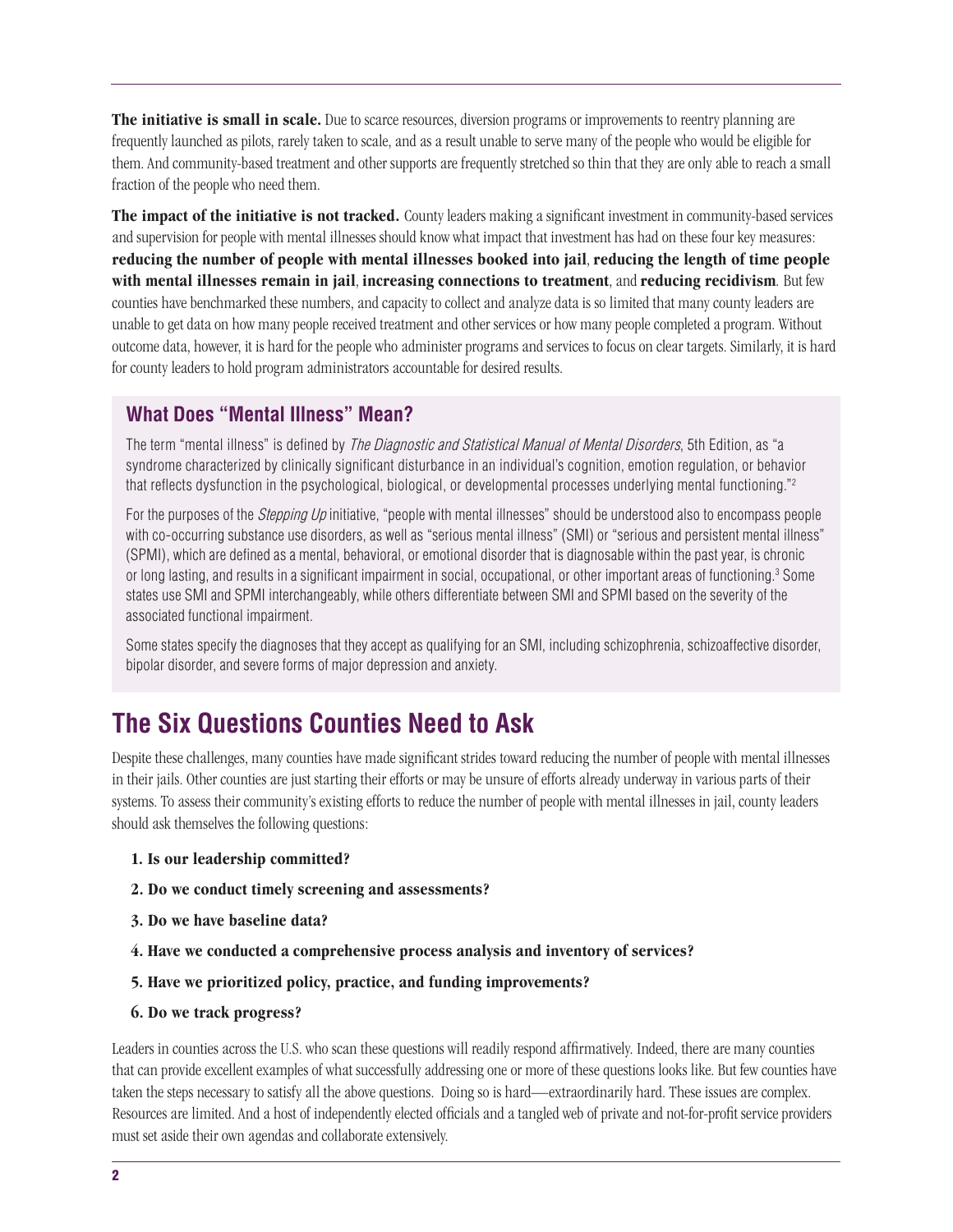To be clear, this brief does not assume that the number of people with mental illnesses in jail can be reduced *only* when counties have addressed all of these questions. But county leaders will find that thoughtful consideration of each of these six questions will help them determine to what extent their efforts will have a system-level impact, not only resulting in fewer people with mental illnesses in jail, but doing so in a way that increases public safety, applies resources most effectively, and puts more people on a path to recovery.

### **1. Is Our Leadership Committed?**

Are county policymakers—such as commissioners, supervisors, or managers—and key leaders from the criminal justice and behavioral health fields fully invested in the goal of reducing the number of people with mental illnesses in jail?

#### **Why it matters**

Reducing the number of adults with mental illnesses in jails requires a cross-systems, collaborative approach involving a county-wide committee or planning team. Strong leadership, including the active involvement of people responsible for the county budget, is essential to rally agencies reporting to a variety of independently elected officials. The designation of a person to coordinate the planning team's meetings and activities and to manage behind-the-scenes details pushes the project forward and ensures that the work gets done.

#### **What it looks like**

- ✓ **Mandate from leaders responsible for the county budget:** The elected body representing the county (e.g., county commissioners) has established a clear mandate in the form of a resolution or other formal commitment for behavioral health and criminal justice system administrators to implement systems-level reforms necessary to reduce the number of people with mental illnesses in jail.<sup>4</sup>
- ✓ **Representative planning team:** The planning team comprises key leaders from the justice system, such as the sheriff or jail administrator, judges, prosecutors, defense bar, law enforcement executives, and community supervision officials; key leaders from the behavioral health system, such as the director of mental health services, other communitybased behavioral health care providers, such as substance use treatment providers, and health care financing experts; representatives from the community, including organizations representing people with mental illnesses and their families (e.g., National Alliance on Mental Illness [NAMI]); and representatives from county government, such as commissioners or a county manager, and representatives of municipal government, such as the mayor or police chief. The planning team might be part of an existing criminal justice coordinating council or task force.
- ✓ **Commitment to vision, mission, and guiding principles:** The planning team is clear on the mandate, and is committed to making the necessary agency-level changes. Formal agreements, such as memorandums of understanding (MOUs), are in place to effectuate team function and document the initiative's vision, mission, and guiding principles, as well as to formalize the expectation that top decision makers will be in attendance for planning meetings.
- ◆ **Designated planning team chairperson:** The chairperson is a county elected official or other senior-level policymaker who is in routine contact with leaders responsible for developing the county budget and administering the law enforcement and behavioral health systems, and who can engage the stakeholders necessary to the success of the initiative. County leaders have charged the chairperson with holding agency administrators accountable for the implementation of the plan. These agency administrators are aware that the chairperson must provide routine updates to county leaders, often in an open forum, such as a commission meeting.
- ◆ **Designated project coordinator:** The planning team has assigned a project coordinator to work across system agencies to manage the planning process. The project coordinator—who might also be the county's criminal justice coordinatorfacilitates meetings, builds agendas, provides meeting minutes, and organizes subcommittee work as needed. The project coordinator also assists with research and data analysis, and is in constant communication with planning team members.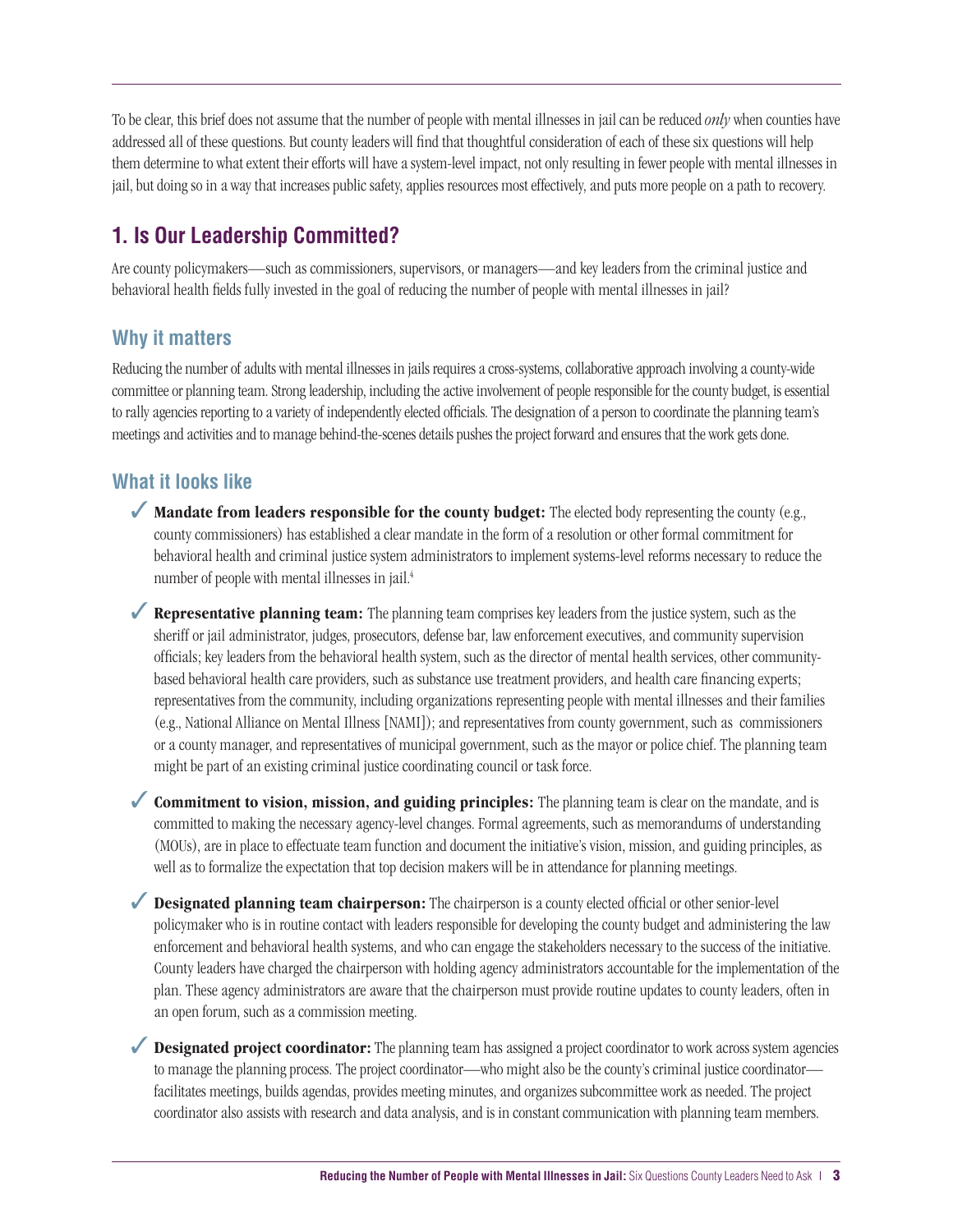#### **2. Do We Conduct Timely Screening and Assessments?**

Is screening for mental illness and substance use conducted for everyone booked into jail, along with full, follow-up assessments, as time allows, for people who screen positive for these conditions? Are assessments measuring a person's risk of flight and risk of reoffending while awaiting trial also conducted and combined with screening information to guide decision making from the pretrial phase through final case discharge?

#### **Why it matters**

To reduce the number of people with mental illnesses in jail, counties first need to have a clear and accurate understanding of the prevalence of mental illnesses in their jail populations. This requires the universal screening of every person booked into jail for mental illness, as well as for other behavioral health needs, such as substance use. Additionally, assessing for criminogenic risk (or the likelihood that someone will commit additional offenses) further informs release decisions, such as whether to require supervision or services to reduce the risk of reoffending. Without this foundational information, counties are ill equipped to track whether the number of people with mental illnesses in jail is actually being reduced, and if those identified with behavioral health needs are getting connected to the right types of interventions. [See Figure 1]

#### **What it looks like**

✓ **System-wide definition of mental illness:** The county has established a definition of mental illness that is consistently applied throughout the local criminal justice and behavioral health systems. At the state level, a definition of mental illness and/or serious mental illness (SMI) exists to determine eligibility for treatment and services funded by the state. In many counties, health officials use the state's definition to guide service-delivery decisions, but that is not the case in every county. Health care providers working in the jail often use a definition of mental illness that is distinct from what local or state health officials use. For example, a jail may screen only for suicide risk rather than screening for mental illness based on a system-wide definition of mental illness. Judges may receive pretrial release and sentencing recommendations concerning behavioral health needs that are not based on formal screening. Or mental health clinicians working inside the jail may describe a person's mental health needs in terms that do not align with the state's definition of who qualifies for publicly funded mental health services. Adopting a single definition of mental illness that is consistently used by local behavioral health systems, as well as the jail, courts, and community corrections, ensures that all systems are using the same measure to consistently identify the population that is the focus of the initiative's efforts.

#### **Adopting a Definition of Mental Illness**

When establishing its definition of mental illness, a county may decide to focus on the population with SMI, which is defined by the state and denotes the population with the most severe impairments who are often eligible for publicly funded services. The planning team may adopt the state's definition, or may choose another definition based more on local considerations. In any case, the definition is one that both criminal justice and mental health professionals can understand and use with confidence.

Although this may at first seem a simple task, many planning teams struggle with this exercise. The focus needs to remain on the practical use of the definition to determine the target population of the initiative. For example, a county may agree to use the state's definition of SMI but describe it in more detail to include a diagnosis established through an assessment process that, without treatment, impairs the day-to-day functioning of the individual.

Because many people are released from jail within 24 hours, screening immediately at booking for mental illness based on the county's established definition casts the widest net to include people with mental illnesses of varying degrees of severity, thus capturing the true prevalence of mental illness in the jail.

◆ **System-wide definition of substance use disorders:** The planning team agrees on a consistent definition of substance use disorders, a definition that may include substance use disorders that co-occur with mental illnesses. It is critical to be aware of the presence and severity of a substance use disorder both to identify a clinical need and to address the condition as a risk factor for reoffending.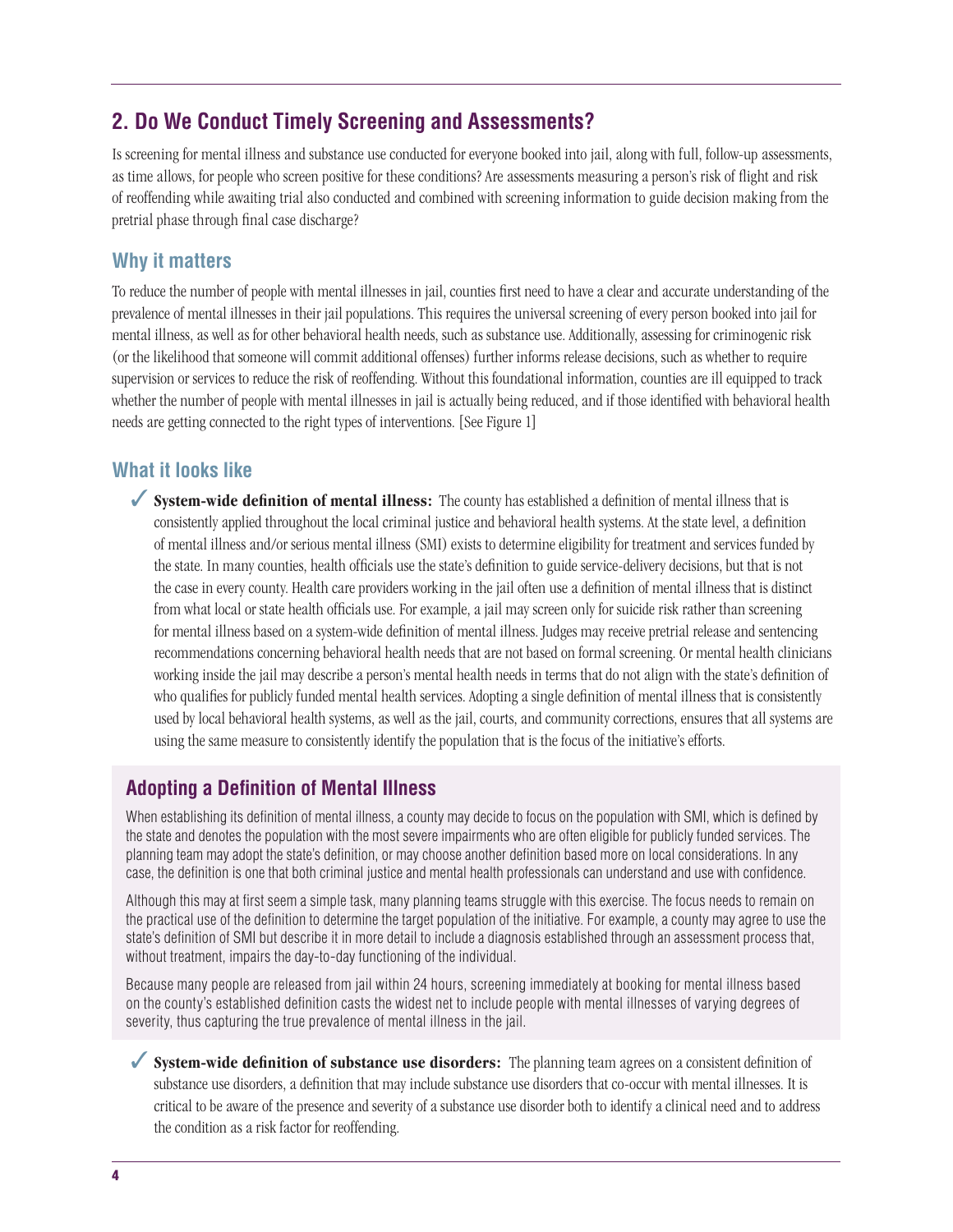✓ **Validated screening and assessment tools for mental illness and substance use:** To ensure the accurate identification of the behavioral health needs of everyone booked into jail, the county has implemented validated screening tools and assessment processes.<sup>5</sup> The Brief Jail Mental Health Screen and the Texas Christian University Drug Screen V (TCUDS V) are validated mental health and substance use screening tools that are available in the public domain, are easy and efficient to administer, and do not require specialized staff such as a sworn officer or a mental health professional to conduct.6

✓ **Efficient screening and assessment process:** The development of a screening and assessment process requires the planning team to determine the best party to conduct the screening. In some jurisdictions, jail personnel do the screening; in others, it is a contracted or embedded medical or behavioral health care provider. The logical time and place for screening for mental illnesses and substance use disorders is at booking into the jail, and within this churning environment, quick and efficient processing is necessary. If a person screens positive for a mental illness, a full clinical assessment by a mental health professional is necessary to confirm the screening result. Because an individual may be released from jail before the assessment can be completed, a process is in place to connect him or her to a mental health care provider to complete the assessment process.

◆ **Validated assessment for pretrial risk:** Many jurisdictions do not screen for criminogenic risk until after a defendant's case is adjudicated. It is also essential, however, to conduct a pretrial risk assessment to inform decisions about a defendant's pretrial release, eligibility for pretrial diversion, and conditions of pretrial supervision. Such screenings are conducted prior to a person's first appearance/arraignment in order to inform the court of pretrial risk of failure to appear and risk for new criminal activity.<sup>7</sup> Mental illness in and of itself is not considered to be a risk factor, but is considered in relation to release and case-planning decisions.<sup>8</sup>

✓ **Mechanisms for information sharing:** The planning team has developed information-sharing agreements for agencies that protect the individual's privacy and support the need to share behavioral health information. The results of screening and assessments are used to inform key decisions related to pretrial release, diversion, discharge planning, and specialized pretrial and post-conviction community supervision. Jurisdictions often create a flag process that serves as an indicator of the need to connect a person to services and to gather the necessary releases to enable discussing the case. A data match of all people booked into jail and the behavioral health system's database identifies people who have previously received behavioral health care services and may require reestablishment of services.

#### **Key Considerations for Information Sharing**

Good communication is at the heart of effective collaborations between criminal justice and behavioral health systems, but often concerns about confidentiality and privacy laws, as well as incompatible information systems, often hamper best efforts to share information effectively. Counties need to develop the information-sharing policies and protocols necessary to facilitate system analysis and case management, while adhering to professional codes of ethics and privacy law. Some key considerations are:

- Identifying information: A discussion with interagency stakeholders about what information is needed to inform decision making and case planning and how this information will be used can help address concerns about confidentiality and build trust across agencies. Identifying the minimum necessary information to share helps keep the flow of information manageable and also adheres to the principles underlying privacy law.
- Agreements: It's critical to understand relevant federal and state law relating to privacy and information sharing, and to develop appropriate interagency agreements (such as MOUs) and local protocols (such as release-ofinformation forms) when protected information is involved.
- Training: Ongoing staff training must be a priority when collecting, sharing, and analyzing information.
- Regular reviews: Regular reviews are necessary to identify opportunities to improve information-sharing processes and data analyses and to ensure confidentiality and privacy requirements are being met.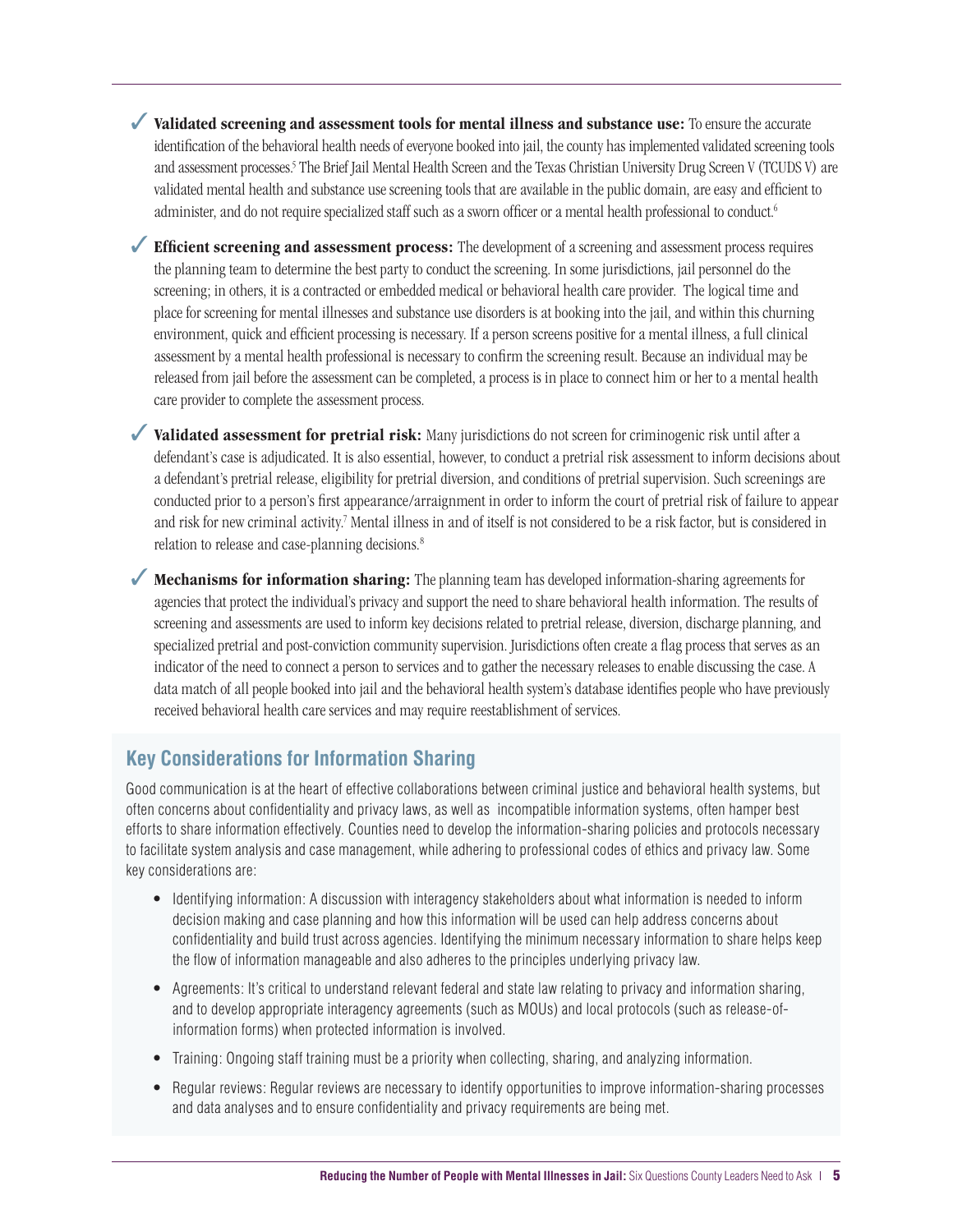#### **In Practice: The Screening and Assessment Process in Salt Lake County, Utah**

Salt Lake County, Utah, screens for mental health, substance use, and criminogenic risk at booking for everyone charged with a class B misdemeanor or above. This process was implemented in December 2015, and county officials are tackling challenges such as information sharing and staffing needs, as well as coordinating with a statewide data bank. Moving forward, an accurate assessment of prevalence will better inform Salt Lake County of the service and supervision needs of people booked into jail, as well as provide a baseline to measure progress in reducing the number of people with mental illnesses in their jail.

#### **The Criminogenic Risk and Behavioral Health Needs Framework**

With mounting research that demonstrates the value of science-based tools to predict a person's likelihood of reoffending, criminal justice practitioners are increasingly using these tools to focus limited resources on the people who are most likely to reoffend. At the same time, mental health and substance use practitioners are trying to prioritize their scarce treatment resources for people with the most serious behavioral health needs. A person who screens positive for mental illness and/ or substance use should be connected to appropriate treatment at the soonest opportunity; however, when that person is also assessed as being at a moderate to high risk of reoffending, connection to treatment is an even higher priority, along with interventions such as supervision and cognitive behavioral therapy to reduce the risk of recidivism.

The framework depicted in Figure 1 outlines a structure for state and local agencies to consider how information about risk of reoffending, and substance use and mental health treatment needs can be considered in combination to prioritize interventions to have the greatest impact on recidivism.



#### **FIGURE 1. THE CRIMINOGENIC RISK AND BEHAVIORAL HEALTH NEEDS FRAMEWORK**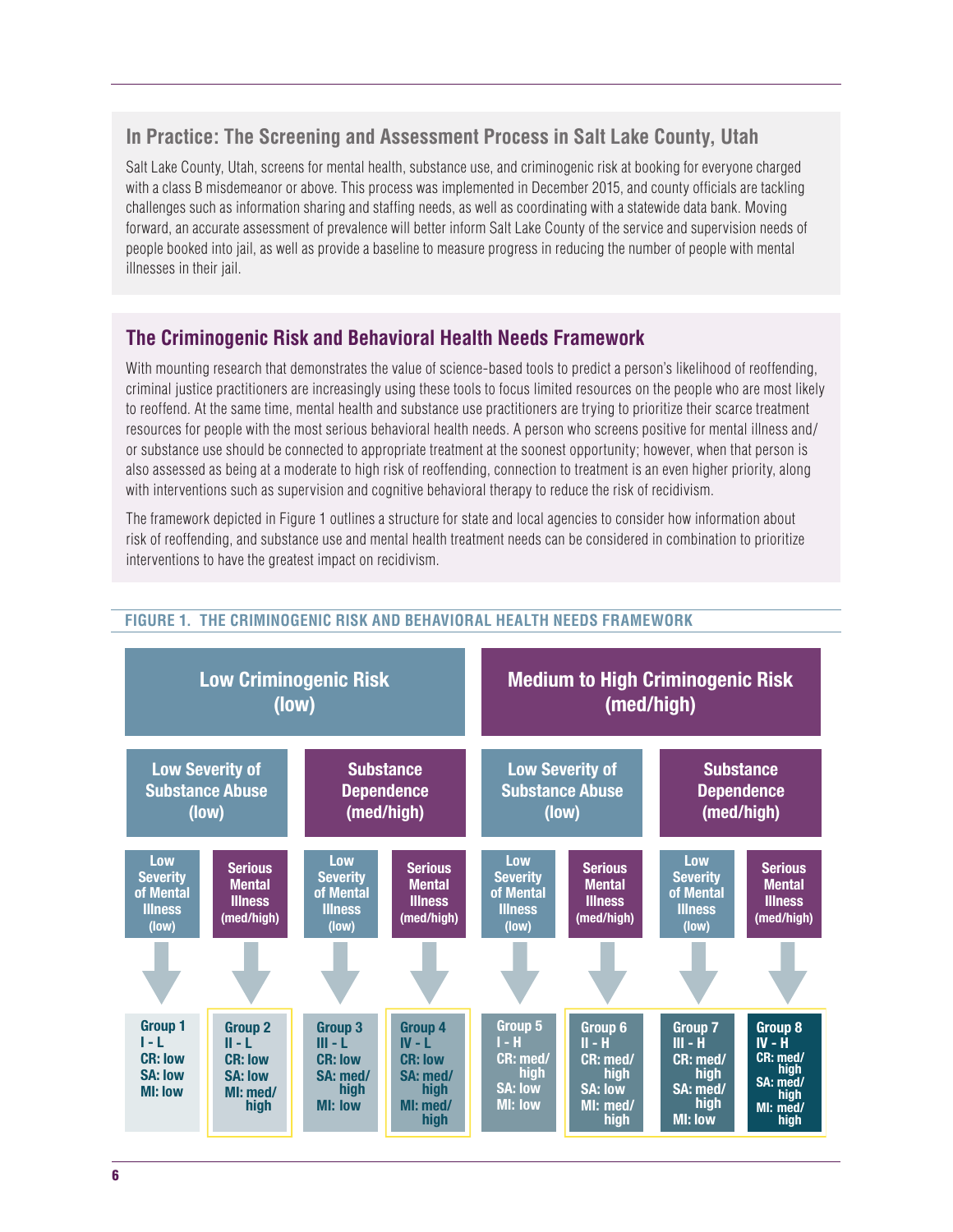#### **3. Do We Have Baseline Data?**

Has the county established baseline measures of:

- The number of people with mental illnesses booked into jail
- Their average length of stay
- The percentage of people connected to treatment
- Their recidivism rates

#### **Why it matters**

Baseline data highlight where some of the best opportunities exist to reduce the number of people with mental illnesses in the jail, and provide benchmarks against which progress can be measured. Knowing **the current number of people with mental illnesses admitted** into the jail helps county leaders determine whether new prevention and diversion strategies are resulting in fewer jail bookings of people with mental illnesses. **Calculating the average length of stay** for people who screen positive for mental illness helps the county recognize whether people with mental illnesses are especially likely to languish in the jail. Tracking **connections to treatment** illuminates to what extent there is continuity in care, post release. Without a baseline **recidivism rate**, the county cannot assess whether investments in community-based supervision and treatment are reducing the rearrest and reincarceration rates among people with mental illnesses released from jail.

#### **What it looks like**

#### ✓ **System-wide definition of recidivism:**

The planning team agrees on how it is measuring recidivism, recognizing that rearrest, convictions for a new crime, or the return to custody for violating conditions of release (i.e., technical violations) are each important, but distinct, ways of measuring whether a person engages in criminal activity and/or how law enforcement, the courts, and corrections respond to the behavior of someone released from jail and/or under community supervision. Agreeing on a definition of recidivism also requires using a consistent time period for reporting recidivism data (e.g., one, two, and/or more years).

#### **In Practice: Adopting a Definition of Recidivism in Bexar, Dallas, El Paso, Harris, and Tarrant Counties, Texas**

The five most populous counties in Texas follow the state's standard measure of recidivism as rearrest within one, two, and three years of release from jail. These counties use the same recidivism definition to measure recidivism for people diverted to community-based supervision or other alternatives to incarceration. These counties also frequently measure recidivism in additional ways, such as reincarceration for a violation of a condition of release, but agreeing on a common measurement of recidivism allows for consistency, which is critical for the purposes of this work.

#### **✔ Electronically collected data:** Data

that draw on results of screening and assessments that are conducted for each person admitted to jail are collected electronically to support ongoing analysis. In many cases, this analysis requires access to multiple databases. Some counties have navigated this situation by creating an integrated data management system. Others use a more "home-grown" data warehouse system, and still others may rely on a master spreadsheet approach. The end goal is to have the capacity to capture and analyze key data effectively.

◆ **Baseline data on the general population in the jail:** Data must be collected for people with and without mental illnesses, to provide a point of comparison that can be used to determine whether disparities between these populations exist in bookings, length of stay, or recidivism rates. These comparisons can be especially useful when data on both populations are disaggregated further by risk level, race, or gender.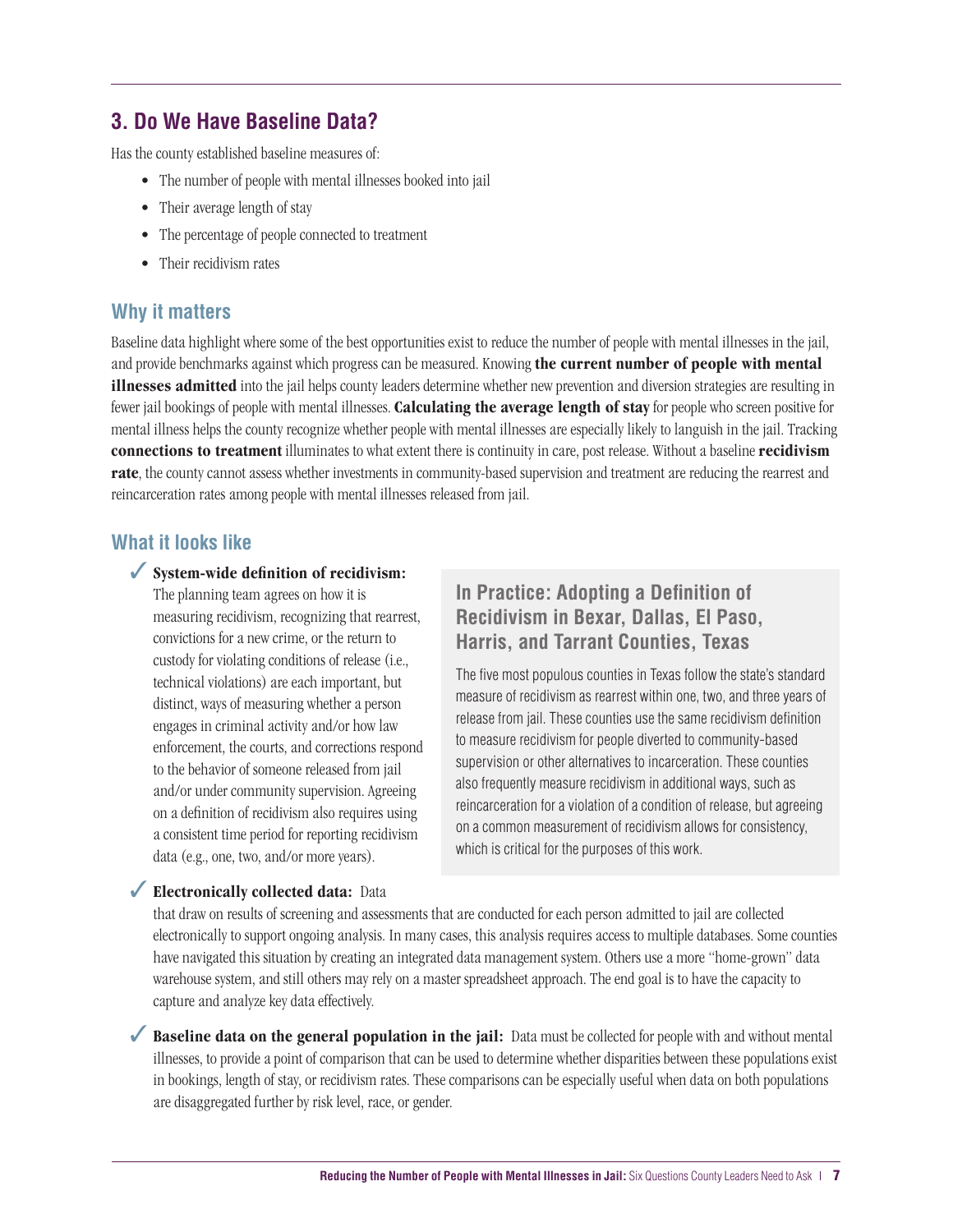✓ **Routine reports generated by a county agency, state agency, or outside contractor:** Reports containing information about the number of people with mental illnesses in jail, length of stay in jail, connections to treatment, and recidivism should not be a one-time deliverable. The baseline data should be generated with the understanding that this will be a report that is updated at least annually, using consistent definitions to track changes year to year.

#### **Key Considerations for Developing an Integrated Data System**

County officials must know the number of people booked into jail. For most counties, collecting and analyzing data, and doing so on a regular basis, is challenging, to say the least. It is not unusual for jail admission and release data to be in one information system maintained by the county, while arrest data may be found in a statewide database, and gathering information about people who have received community-based health services requires the cooperation of behavioral health care agencies. The gold standard for a system that enables a county to establish baseline data, share information, and track progress is an integrated system that allows multiple agencies to enter as well as access the data. A single, integrated information system also enables rich reporting that includes connections to treatment or other data related to a person's experience after he or she returns to the community. Some jurisdictions in the country have implemented a fully integrated system, while others have developed progressive systems that store and share date across agencies.<sup>9</sup>

It is essential for information technology (IT) staff to be involved in the planning discussion about developing an integrated data system. For some counties the IT staff may be a stand-alone department, for others it is a single person in the Sheriff's Office, and for others it might be a private contractor or local university research partner. The IT staff can assist the planning team to develop a programming solution to the challenge of tracking the flow of people with mental illnesses as they move through the criminal justice and behavioral health systems and receive treatment in the community. The system should also provide the ability to track recidivism for this population and to identify high utilizers of justice, behavioral health, and other social services.

#### **In Practice: How Baseline Data Inform Planning**

When a county analyzes the number of people with mental illnesses in the jail, the average length of stay in jail for this population, rates at which they are connected to treatment, and their rearrest rates—or determines whether this information can even be assembled—the findings help illuminate strategies that will deliver the greatest return on investments.

| <b>Jurisdiction</b>                         | <b>Metric</b>                                         | <b>Finding</b>                                                                                                                                                                                                                                             | <b>Action Taken</b>                                                                                                                                                                                                         |
|---------------------------------------------|-------------------------------------------------------|------------------------------------------------------------------------------------------------------------------------------------------------------------------------------------------------------------------------------------------------------------|-----------------------------------------------------------------------------------------------------------------------------------------------------------------------------------------------------------------------------|
| <b>Bexar</b><br>County,<br><b>Texas</b>     | The number of people with<br>mental illnesses in jail | County does not know how many people<br>with mental illnesses are in the jail.                                                                                                                                                                             | Bexar County established universal<br>screening for mental illnesses.                                                                                                                                                       |
| <b>New York</b><br>City,<br><b>New York</b> | Length of stay                                        | People with mental illnesses stayed in<br>jail 112 days on average as compared<br>to 61 days for those without mental<br>illnesses.                                                                                                                        | New York City implemented early<br>pretrial diversion options to move<br>people with mental illnesses out of jail<br>in a timely way.                                                                                       |
| <b>Franklin</b><br>County,<br><b>Ohio</b>   | Connection to care post-<br>release                   | More than one in three of people who<br>had contact with the behavioral health<br>care system in the year prior to their<br>incarceration did not have contact with<br>the behavioral health care system in the<br>year following their release from jail. | The local Alcohol Drug And Mental<br>Health (ADAMH) board established<br>a jail liaison team to provide in-reach<br>service to get follow-up appointments<br>within two weeks of release.                                   |
| Salt Lake<br>County,<br><b>Utah</b>         | Recidivism rate                                       | One out of three people on pretrial<br>supervision and one out of two people<br>on county probation did not fulfill the<br>requirements of their supervision.                                                                                              | Salt Lake County recommendations<br>included establishing intensive<br>supervision caseloads for people who<br>are assessed as being moderate to high<br>risk of reoffending and who are also<br>assessed as having an SMI. |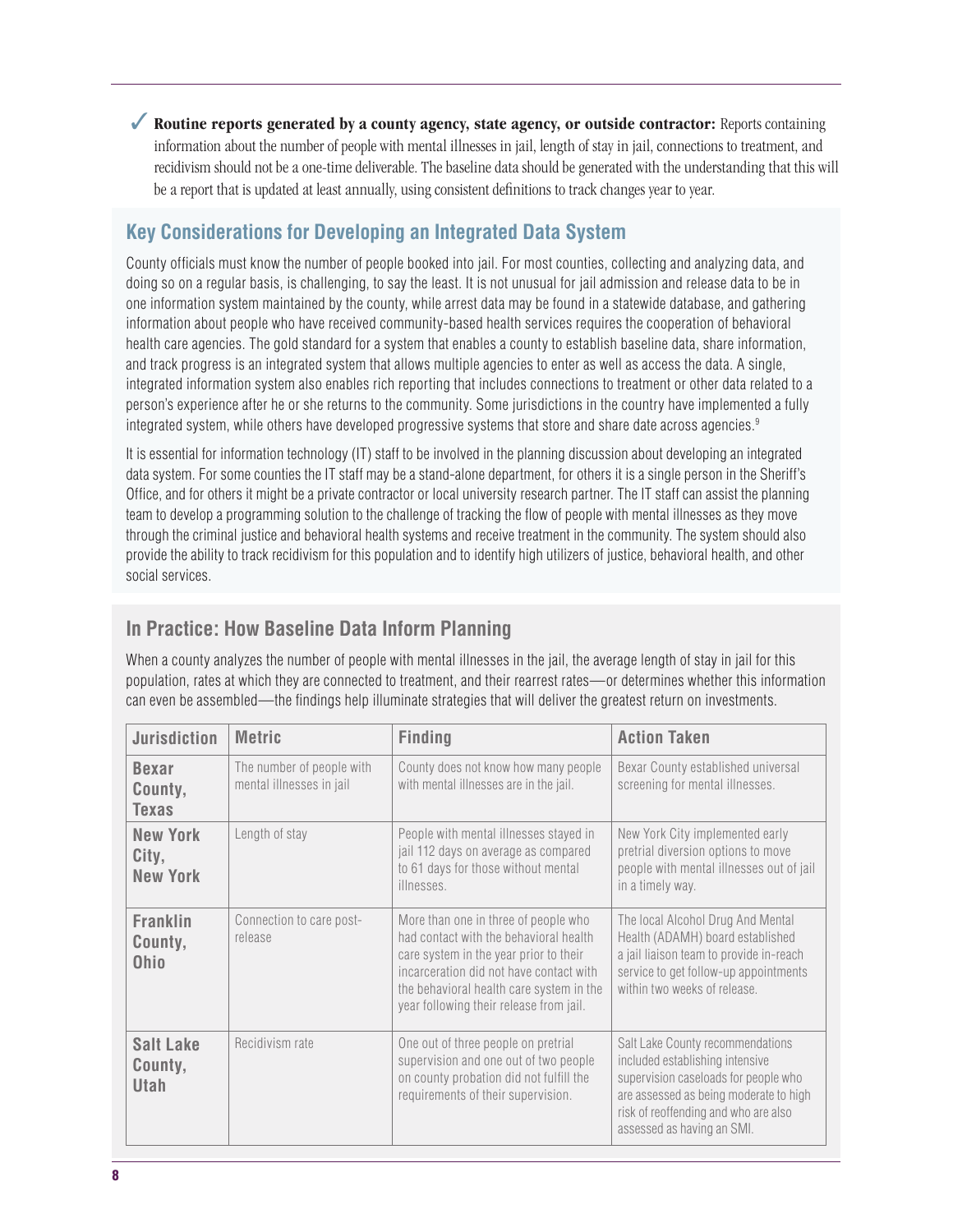#### **4. Have We Conducted a Comprehensive Process Analysis and Inventory of Services?**

Has the planning team completed an exhaustive, end-to-end analysis of the system's processes from the point of law enforcement's contact with a person with a mental illness through final case discharge? Does the analysis go beyond the sequential intercept mapping exercise familiar to many counties that have reviewed what programs and services exist at arrest, booking, pretrial detention, release, and community supervision? Are decisions and actions—as well as failures to act—that contribute to the high prevalence of people with mental illnesses in jail flagged? Are existing services and supports in the community identified, along with those that are missing?

#### **Why it matters**

In every county, there is a timeline that includes the moment when a 911 call center receives a mental health call for service, or when a person identified with having a mental illness is booked into jail, or when defense counsel receives the results of that person's mental health screening–each an opportunity to improve the response to the person's mental health needs. Counties must create policies and processes that ensure that a person's mental health needs are accurately identified and the right type of information is shared appropriately and efficiently to inform key decisions related to diversion, pretrial release, specialized probation supervision, and connection to community-based services.

Without completing a comprehensive process analysis, these opportunities are often not identified and thus are missed. Timely information is not generated or shared appropriately, or perhaps a defense counsel, judge, or probation officer receives this information but does not use it to inform their decisions. The detailed, point-by-point system review helps county leaders determine where these breakdowns in process occur and where improvements can be made. Recognizing that successful implementation of a plan hinges on the accessibility of community-based treatment, which typically is in limited supply (if it exists at all) in most counties, it is important that an inventory of services and supports also be conducted.

#### **What it looks like**

- ◆ **Detailed process analysis:** The county planning team, perhaps organized into subcommittees, traces each step of a person's involvement in the justice system, from the moment when police receive a mental health (MH) call for service to the person's admission to jail to the person's release from jail and connection to community-based treatment, services, and supervision. At each decision point, the team asks questions such as:
	- What is the process associated with the decision?
	- Is the process timely and efficient?
	- What information is collected at that point in the process?
	- How is that information shared and with whom?
	- How is that information acted upon?
	- Are the people involved in each decision point trained in their role?

✓ **Service capacity and gaps identified:** The planning team identifies what options exist at each decision point, including crisis services, diversion opportunities, and community-based treatment, services, and supervision. The team also identifies what services are not available, or exist but do not meet capacity needs.

✓ **Evidence-based programs and practices identified:** County leaders are provided with a detailed description of existing services and gaps in services that apply the latest research about what works to meet the needs of people with mental illnesses and reduce the likelihood that they will commit a new offense. This scan of service capacity also reflects historical data or best estimates related to demand for these services.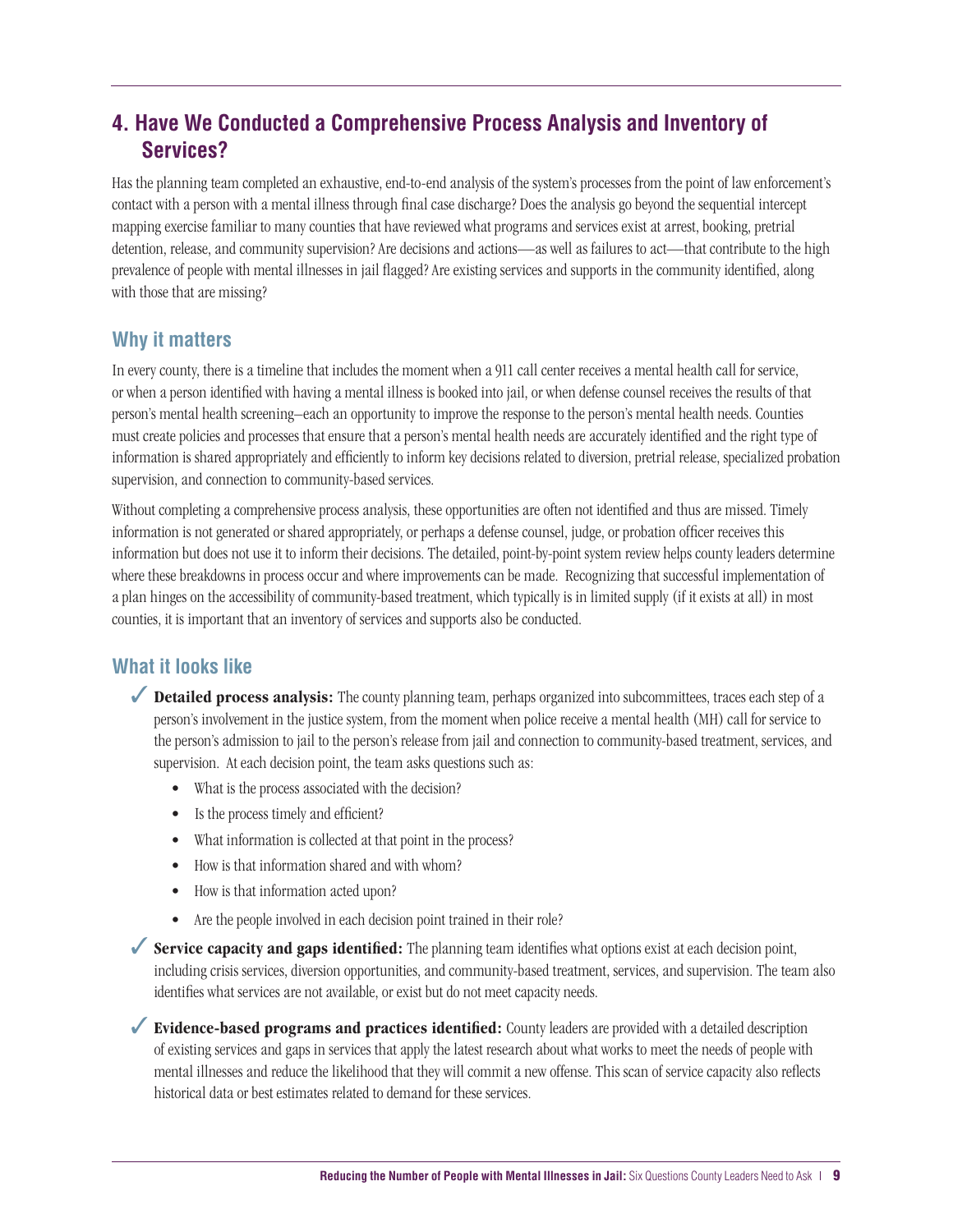#### **FIGURE 2. A COUNTY'S PROCESS ANALYSIS FOR THE ARREST/BOOKING STAGE**

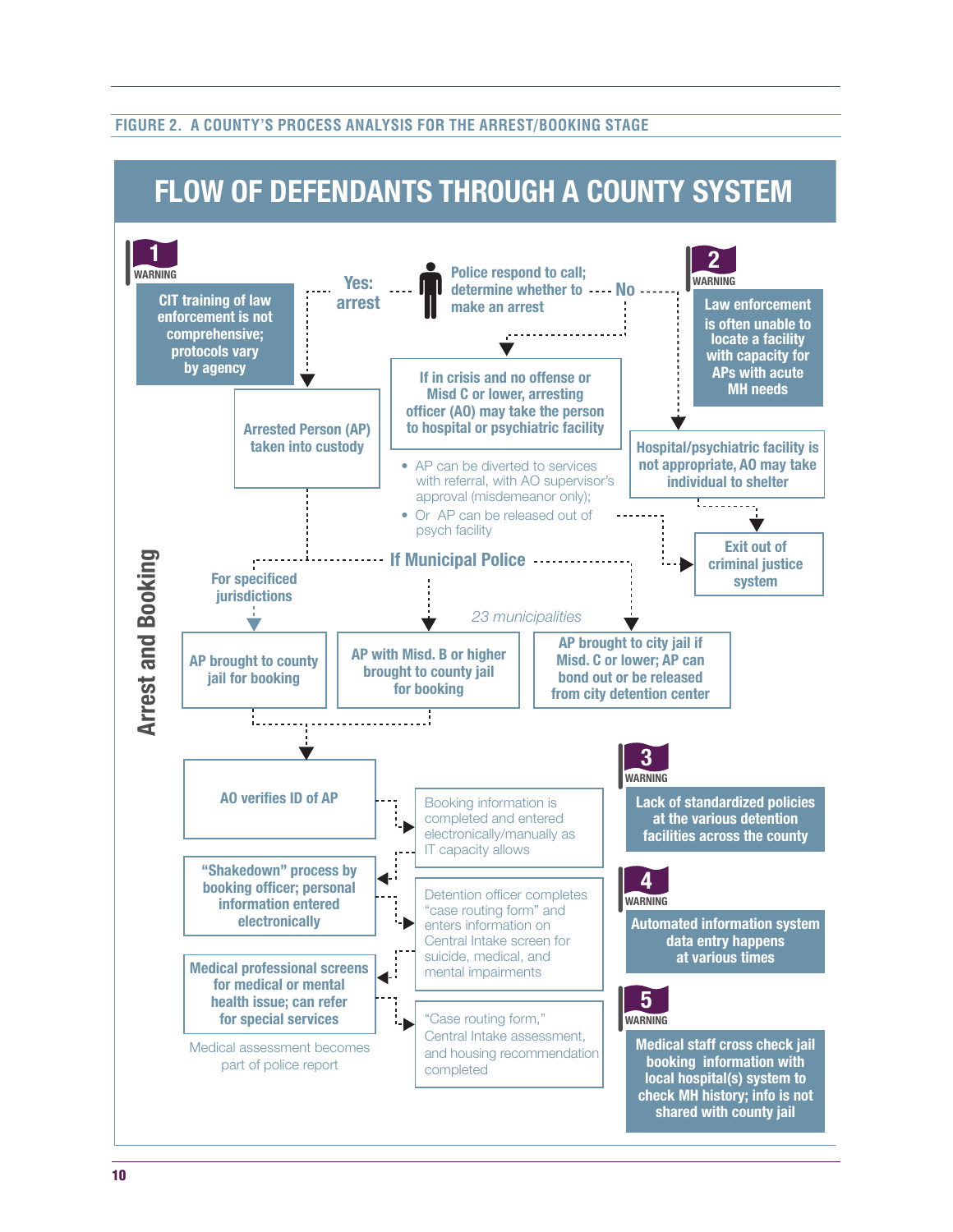#### **5. Have We Prioritized Policy, Practice, and Funding Improvements?**

Do key findings from the system analysis inform the development of action items? Are these action items realistically prioritized by county leaders to maximize the impact of existing resources and to identify new resources to reduce the number of people with mental illnesses in their jail?

#### **Why it matters**

County leaders should provide guidance to the planning team on how to make policy recommendations and budget requests that are practical, concrete, and aligned with the fiscal realities and budget process of the county. Routine communication with the people responsible for the county budget (e.g., county commissioners and other officials) engages these leaders in the planning team's ongoing efforts and increases the likelihood that the recommendations will be received favorably.

Recognizing the limitations (and opportunities) that distinct funding streams present is critically important. The planning team's budget proposal should identify external funding streams, including federal programs such as Medicaid, federal grant opportunities, and state block grant dollars as the first source for funding. Opportunities for local philanthropic support should also be considered. The final gaps in funding will represent new county investments.

#### **What it looks like**

- ◆ **Prioritized strategies:** For a county to reduce the prevalence of mental illness in jail, it must accomplish one or more of the following: **reduce the number of people with mental illnesses admitted to jail**, **reduce their length of stay**, **increase their connections to treatment**, and **reduce recidivism**. Drawing on the system analysis described earlier, the planning team determines the most achievable ways of accomplishing one or more of these goals, with an emphasis on strategies that impact people with the most serious behavioral health needs who are also at the highest risk of reoffending. [See Figure 1]
- ◆ **Detailed description of needs:** Per county leaders' guidance, the planning team submits a proposal to the county board related to its identified priorities. If necessary, the planning team's proposal identifies the need for additional personnel, increased capacity for mental health and substance use treatment services and support services, such as housing and employment, and infrastructure improvements, such as information systems updates and training. All programming requests include evidence-based approaches that are carefully matched to the particular needs of the population. The proposal addresses implementation considerations regarding staffing requests such as staff placement and supervision, whether personnel are sworn or unsworn, whether mental health clinicians are behavioral health agency employees who are embedded in the jail or community supervision agencies, or if outsourcing to private providers is an appropriate option.

✓ **Estimates/projections of the impact of new strategies:** At a minimum, the plan projects the number of people to be served and explains to what extent new investments made will affect one or more of the following key measures:

- Reduce the number of people with mental illnesses booked into jail
- Reduce the length of time people with mental illnesses remain in jail
- Increase connections to treatment
- Reduce recidivism

The county commission does not endorse a plan that does not set out to meet these requirements. If policies or programs are adopted that that do not address the key measures, the county cannot expect to reduce prevalence rates. The proposed strategies include an impact analysis that describes the number of people to be served and the estimated improvement in services.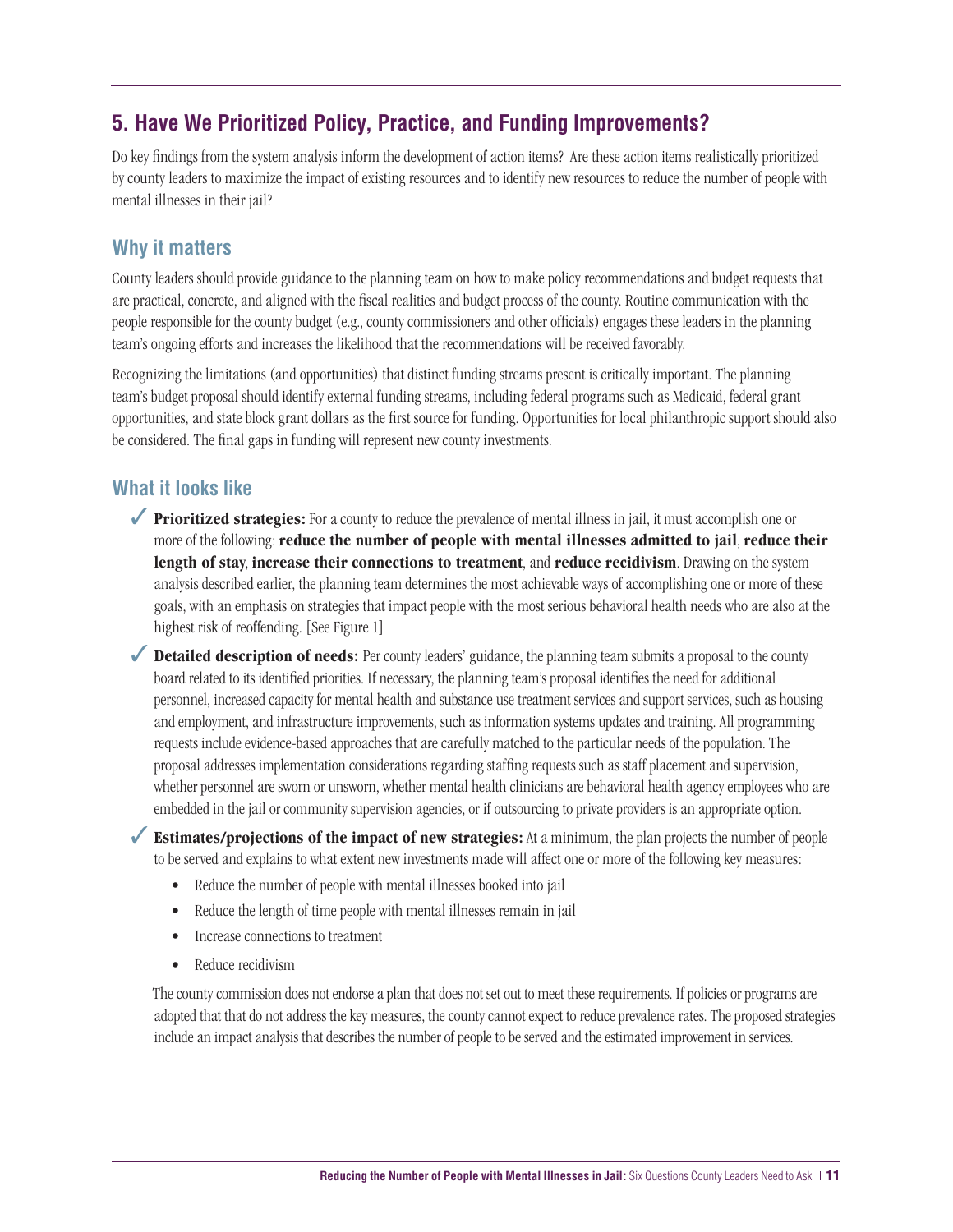#### **Key Considerations for Training**

Training is an ongoing process that is critical to implementing and sustaining new policies and programs. The implementation of evidence-based practices, such as risk assessment or curriculum-based interventions, necessitate adherence to training requirements to ensure fidelity. If a program or practice is implemented without a plan for quality assurance that includes training, the anticipated outcomes of the intervention will be jeopardized. A county's training plan should include a regular check for current certifications, refresher training, and internal coaching to maintain quality and consistency. Many "off-theshelf" curricula include web-based training that can help a county provide necessary training on a meaningful scale.

✓ **Estimates/projections account for external funding streams:** The plan describes to what extent external funding streams can be leveraged to fund new staff, treatment and services, and one-time and ongoing costs. These external funding sources may include:

- Federal program funding, including Medicaid, veterans' benefits, and housing assistance
- State grants for mental health and substance use treatment services
- Federal and state discretionary grants
- Local philanthropic resources

✓ **Description of gaps in funding best met through county investment:** Per budget process guidelines, the planning team's proposal should include specific suggestions for how county funds can meet a particular need, or fill a gap that no other funding source can.

#### **In Practice: How Process Analysis Informs Planning**

Jurisdictions that have completed an analysis of their jail population have identified key findings and related system-wide responses that can potentially help to reduce the number of people with mental illnesses in their jails.

| <b>Identified</b><br>Gap                                                                                                                                           | <b>Data</b><br><b>Illustrating</b><br>Gap                                                                                   | <b>Objective</b>                                                                                                                  | <b>Measure</b><br><b>Addressed</b>                                                        | <b>Projected Cost and</b><br><b>Identified Sources of</b><br><b>Funding</b>                                                                                                                                                                                                                                                                                                                  | Data to be<br><b>Tracked</b>                                                                                                                                                                                                                                                          |
|--------------------------------------------------------------------------------------------------------------------------------------------------------------------|-----------------------------------------------------------------------------------------------------------------------------|-----------------------------------------------------------------------------------------------------------------------------------|-------------------------------------------------------------------------------------------|----------------------------------------------------------------------------------------------------------------------------------------------------------------------------------------------------------------------------------------------------------------------------------------------------------------------------------------------------------------------------------------------|---------------------------------------------------------------------------------------------------------------------------------------------------------------------------------------------------------------------------------------------------------------------------------------|
| Crisis Intervention<br>Team (CIT)-<br>trained officers<br>are not available<br>to provide 24/7<br>coverage                                                         | Number of mental<br>health calls for<br>service that did<br>not have CIT-<br>trained officers                               | Increase level<br>of trained CIT<br>officers to<br>achieve 24/7<br>coverage                                                       | Measure #1:<br>the number<br>of people<br>with mental<br>illnesses<br>booked into<br>iail | Cost: Specialized one-week<br>training of 25 officers at a time;<br>overtime (OT) costs for the<br>officers; training materials<br>Funding: Local law enforcement<br>assumes the cost for OT, all other<br>costs shared by participating<br>agencies on pro-rated formula                                                                                                                    | Number of mental<br>health calls; percent<br>of calls responded<br>to by CIT-trained<br>officers; number of<br>calls disposed of<br>without jail booking<br>Compare against<br>baseline data of the<br>number of people<br>booked into jail who<br>are screened for<br>mental illness |
| Specialized<br>probation<br>supervision<br>alternatives are<br>not available for<br>people identified<br>with SMI and<br>moderate-to-<br>high-criminogenic<br>risk | Number of<br>probation<br>revocations for<br>this population,<br>including<br>for technical<br>violations and<br>new crimes | Develop<br>specialized<br>caseload<br>that is $co-$<br>supervised<br>by probation<br>staff and a<br>mental health<br>professional | Measure $#4$ :<br>recidivism                                                              | Cost: Full-time probation officer<br>and mental health professional<br>staff; other staff-related needs,<br>such as space and equipment<br>Funding: Determine whether low-<br>risk caseloads can be consolidated<br>to create capacity for specialized<br>caseloads; identify potential grant<br>opportunities; determine whether<br>Medicaid funding can be utilized for<br>case management | Track the number of<br>probation revocations;<br>track successful<br>probation completion<br>rates; track recidivism<br>rates for people<br>assigned to special<br>caseloads                                                                                                          |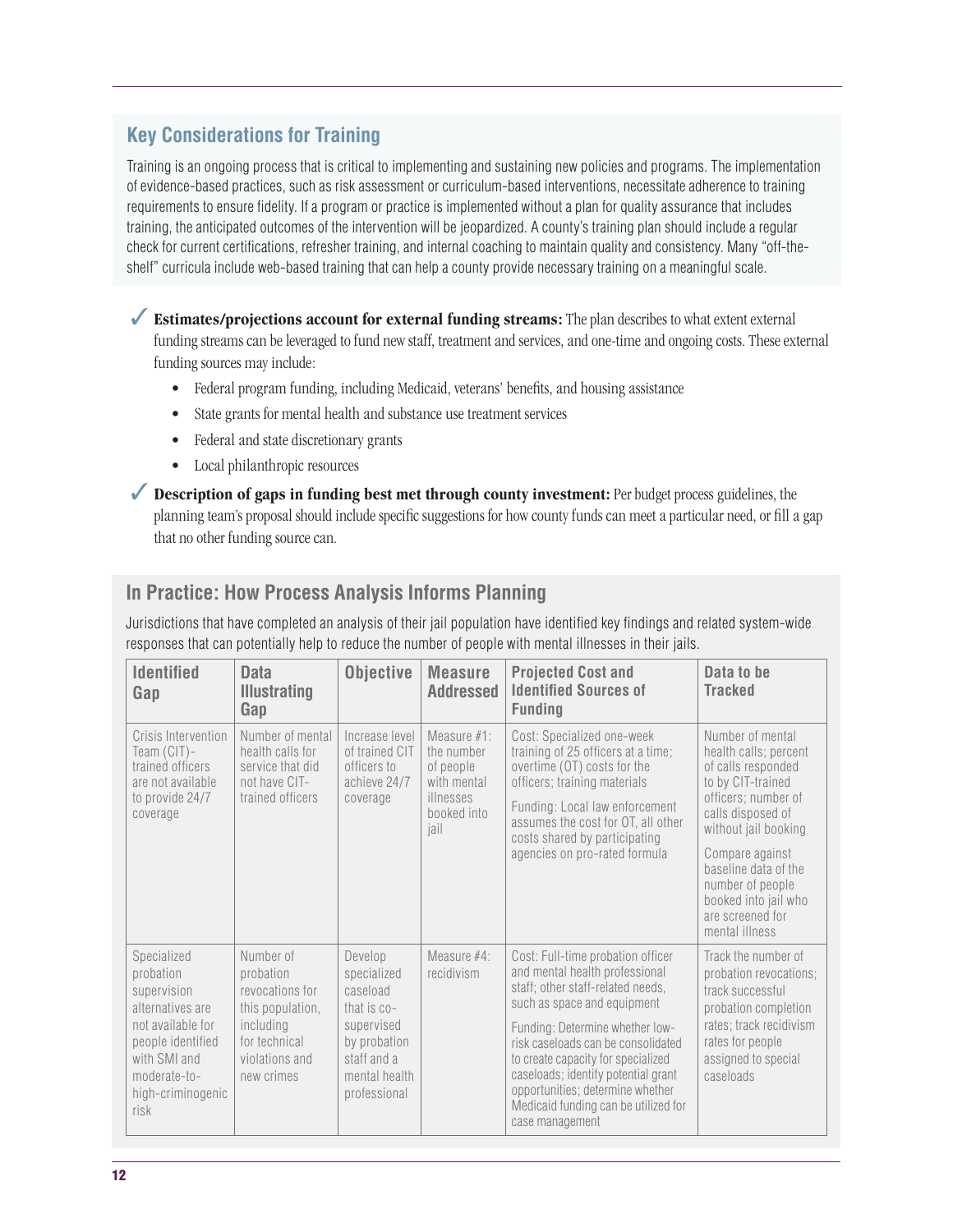#### **6. Do We Track Progress?**

Is there an established process for tracking the impact of the plan on the four key outcomes (the number of people with mental illnesses booked into jail, their length of stay in jail, connections to treatment, and recidivism)?

#### **Why it matters**

Once planning is completed and the prioritized strategies are implemented, tracking progress and ongoing evaluation begin.<sup>10</sup> The planning team must remain intact and the project coordinator must continue to manage the implementation of the new strategies. Monitoring the completion of short-term, intermediate, and long-term goals is important, as it may take years to demonstrate measurable changes in prevalence rates. Showing evidence of more immediate accomplishments, such as the implementation of new procedures, policies, and evidence-based practices, contributes to the momentum and commitment necessary to ensure this is a permanent initiative. Tracking outcome data also gives the planning team the justification necessary to secure continuation funding and/or additional implementation funding. Outcome data should be included in any budget requests to provide justification for continued or additional funding.

#### **What it looks like**

- ✓ **Reporting timeline on four key measures:** County leaders receive regular reports that include the data that is tracked, as well as progress updates on process improvement and program implementation.
- ◆ **Process for progress reporting:** The planning team continues to meet regularly to monitor progress on implementing the plan. The project coordinator remains the designated facilitator for this process and continues to coordinate subcommittees involved in the implementation of the policy, practice, and program changes, as well as to manage unforeseen challenges. As it may take several years to demonstrate significant change in prevalence rates, it is important to capture incremental progress, including policy and system improvements, such as implementing screening and assessments, establishing connections to treatment, and developing data tracking capacity. In addition, the planning team remains abreast of developing research in the field and the introduction of new and/or improved evidence-based strategies for consideration.
- ◆ **Ongoing evaluation of programming implementation:** The evidenced-based programs adopted by the county are implemented with fidelity to the program model to ensure the highest likelihood that these interventions will achieve the anticipated outcomes. A fidelity checklist process ensures that all program certifications and requirements are maintained, and that ongoing training and skills coaching for staff are provided.
- ◆ **Ongoing evaluation of programming impact:** Particularly for curriculum-based programming and screening and risk assessment, it is important to assess whether the activity is achieving what was intended. Many counties establish a relationship with a local university to assist with research and evaluation, as well as with the validation of screening and risk tools.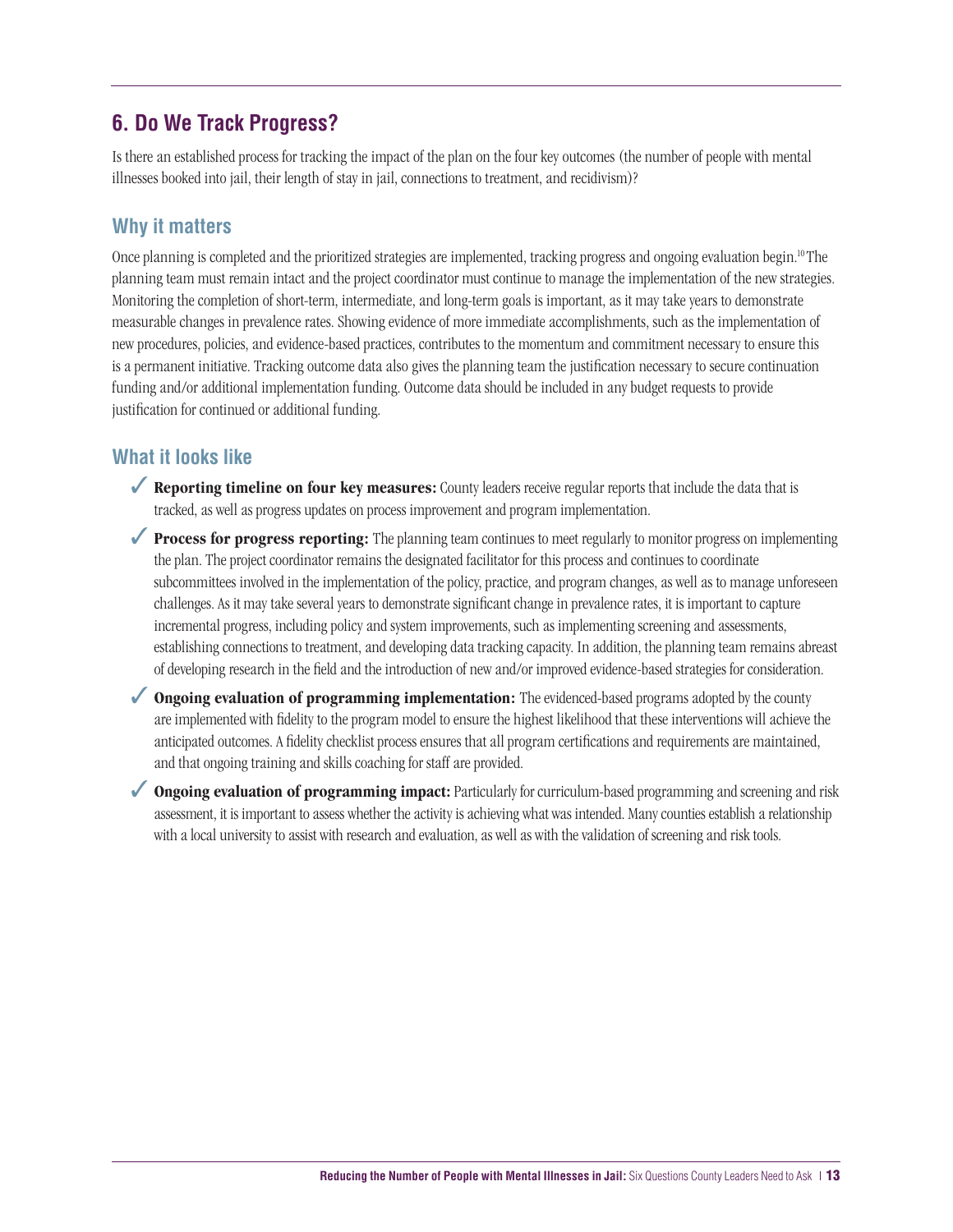#### **In Practice: Using Data to Sustain Your Program in Johnson County, Kansas**

✓ in 2013, a comparison of 2010/2011 data (the year prior to the implementation of program) to 2011/2012 data showed: In 2008, Johnson County, Kansas, began an effort to reduce the number of people with mental illnesses in its jail with the establishment of a Criminal Justice Advisory Council (CJAC) that, as a first project, studied how people with mental illnesses moved through the county's justice system. After process mapping and data analysis was completed, the county decided to pilot a "Co-Responder Program" to deploy a mental health professional to respond to law enforcement calls for service involving people with mental illnesses. The program was funded through a 2010 federal Justice and Mental Health Collaboration Program (JMHCP) grant that supported a collaborative effort among the City of Olathe (Kansas) Police Department, the Johnson County Mental Health Center, and the Johnson County Sheriff's Office. Upon completion of the grant

- 808 contacts were made by the co-responder; 10 resulted in a jail admission
- Hospitalizations decreased from 54 percent to 17 percent
- Referrals to services increased from 1 percent to 39 percent

Over the period of the grant, repeat calls for service to the same address are estimated to have decreased 20 percent. Through a survey, Olathe Police Department officers reported marked improvement in their ability to respond to the needs of people with mental illnesses. It was the top priority of the Olathe Police Chief, Steven Menke, to fully fund the co-responder position, which was approved by the Olathe City Council.

In 2013, a JMHCP Expansion Grant was awarded to expand the program to the City of Overland Park, Kansas. On completion of the grant, a comparison of 2013/2014 data (the year prior to the implementation of the program) to 2014/2015 data showed significant improvements:

- 1,281 contacts were made by the co-responder; 25 resulted in a jail admission
- Hospitalizations decreased from 35.1 percent to 3.1 percent
- Officer surveys showed a 59-percent increase in officers feeling prepared to respond to calls involving people with mental illnesses

The Overland Park City Commission approved fully funding the co-responder position upon completion of the grant. The use of data to demonstrate the effectiveness of the Co-Responder Program proved essential to establishing continuation funding, as well as to efforts to grow the program county wide.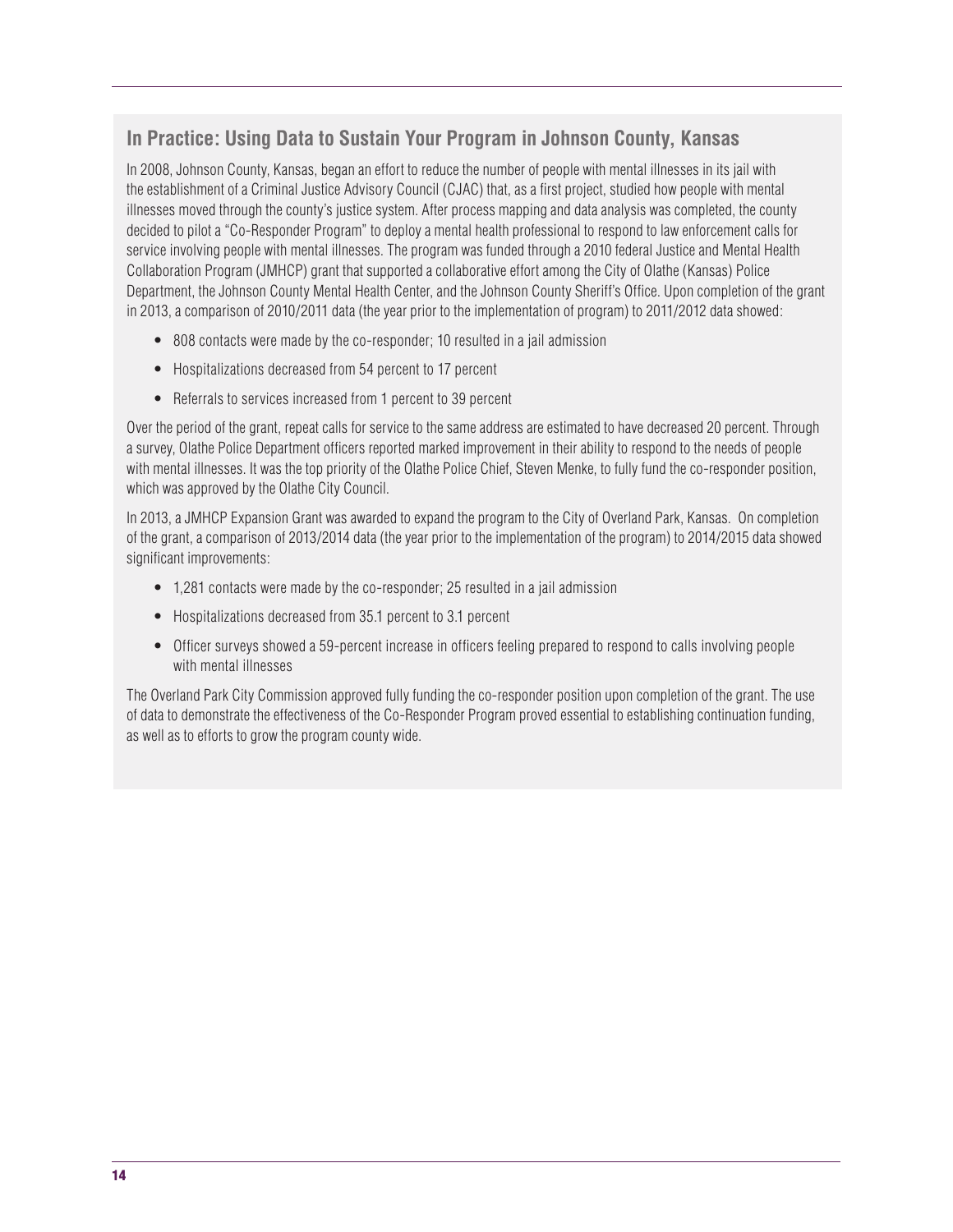#### **In Practice: A County Demonstrates Progress**

Below is an example of findings and the resulting responses that have taken place in Bexar County, TX.